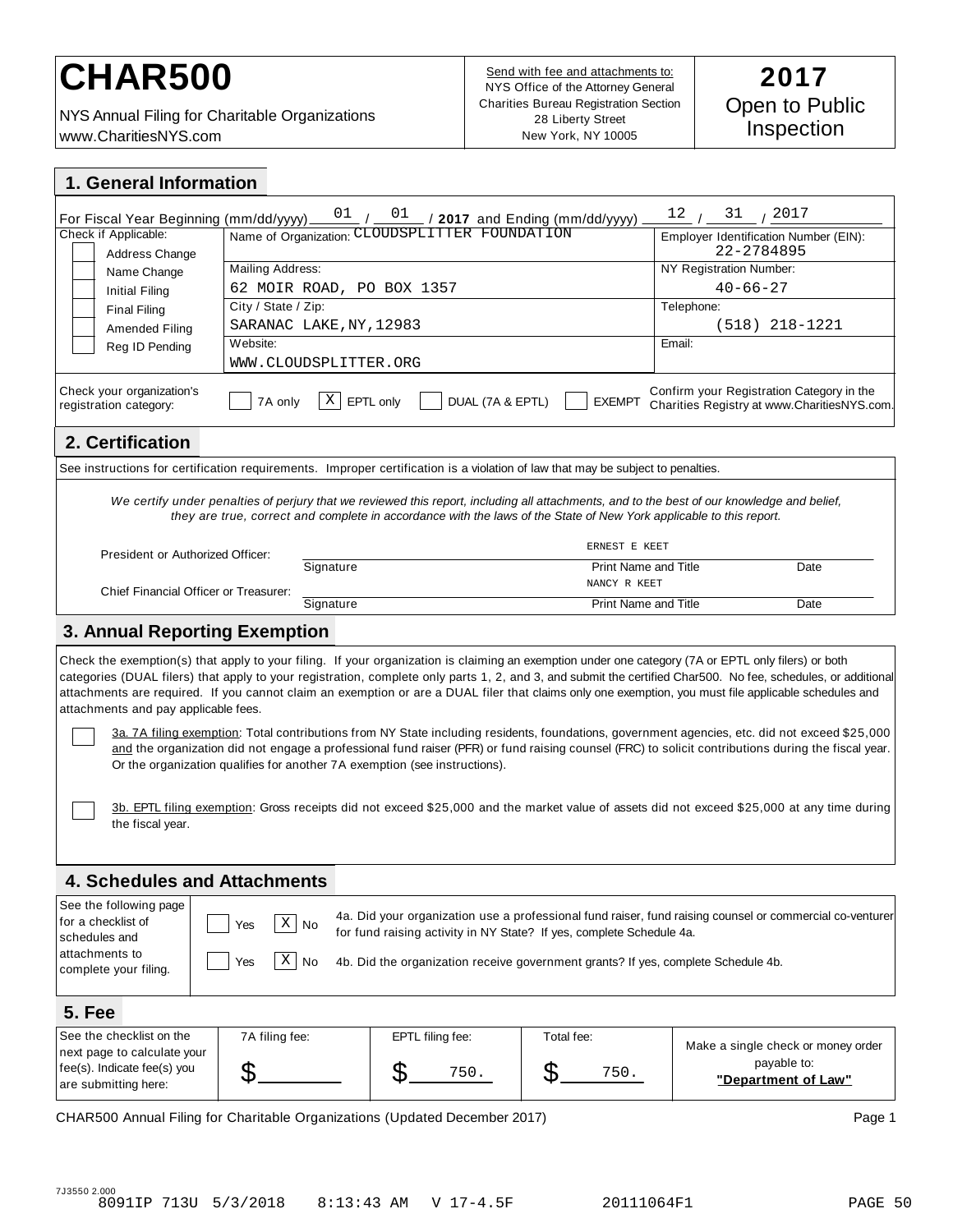CHAR500 Simply submit the certified CHAR500 with no fee, schedule, or additional attachments IF:<br>The Your organization is registered as 7A only and you marked the 7A filing exemption in Part 3.

- Your organization is registered as EPTL only and you marked the EPTL filing exemption in Part 3.

Annual Filing Checklist | - Your organization is registered as DUAL and you marked both the 7A and EPTL filing exemption in Part 3.

### **Checklist of Schedules and Attachments**

| Crieckijst of Scriedules and Attachments                                                                                                         |                                                                                                                                                                               |  |  |  |
|--------------------------------------------------------------------------------------------------------------------------------------------------|-------------------------------------------------------------------------------------------------------------------------------------------------------------------------------|--|--|--|
| Check the schedules you must submit with your CHAR500 as described in Part 4:                                                                    |                                                                                                                                                                               |  |  |  |
| If you answered "yes" in Part 4a, submit Schedule 4a: Professional Fund Raisers (PFR), Fund Raising Counsel (FRC), Commercial Co-Venturers (CCV) |                                                                                                                                                                               |  |  |  |
| If you answered "yes" in Part 4b, submit Schedule 4b: Government Grants                                                                          |                                                                                                                                                                               |  |  |  |
| Check the financial attachments you must submit with your CHAR500:                                                                               |                                                                                                                                                                               |  |  |  |
| Χ<br>IRS Form 990, 990-EZ, or 990-PF, and 990-T if applicable                                                                                    |                                                                                                                                                                               |  |  |  |
| Χ<br>All additional IRS Form 990 Schedules, including Schedule B (Schedule of Contributors).                                                     |                                                                                                                                                                               |  |  |  |
| Our organization was eligible for and filed an IRS 990-N e-postcard. We have included an IRS Form 990-EZ for state purposes only.                |                                                                                                                                                                               |  |  |  |
| If you are a 7A only or DUAL filer, submit the applicable independent Certified Public Accountant's Review or Audit Report:                      |                                                                                                                                                                               |  |  |  |
| Review Report if you received total revenue and support greater than \$250,000 and up to \$750,000.                                              |                                                                                                                                                                               |  |  |  |
| Audit Report if you received total revenue and support greater than \$750,000                                                                    |                                                                                                                                                                               |  |  |  |
| No Review Report or Audit Report is required because total revenue and support is less than \$250,000                                            |                                                                                                                                                                               |  |  |  |
| We are a DUAL filer and checked box 3a, no Review Report or Audit Report is required                                                             |                                                                                                                                                                               |  |  |  |
|                                                                                                                                                  |                                                                                                                                                                               |  |  |  |
| <b>Calculate Your Fee</b>                                                                                                                        |                                                                                                                                                                               |  |  |  |
| For 7A and DUAL filers, calculate the 7A fee:                                                                                                    | Is my Registration Category 7A, EPTL, DUAL or EXEMPT?                                                                                                                         |  |  |  |
| \$0, if you checked the 7A exemption in Part 3a                                                                                                  | Organizations are assigned a Registration Category upon<br>registration with the NY Charities Bureau:                                                                         |  |  |  |
| \$25, if you did not check the 7A exemption in Part 3a                                                                                           | 7A filers are registered to solicit contributions in New York                                                                                                                 |  |  |  |
| For EPTL and DUAL filers, calculate the EPTL fee:                                                                                                | under Article 7-A of the Executive Law ("7A")                                                                                                                                 |  |  |  |
| \$0, if you checked the EPTL exemption in Part 3b                                                                                                | <b>EPTL</b> filers are registered under the Estates, Powers & Trusts<br>Law ("EPTL") because they hold assets and/or conduct                                                  |  |  |  |
| \$25, if the NET WORTH is less than \$50,000                                                                                                     | activites for charitable purposes in NY.                                                                                                                                      |  |  |  |
| \$50, if the NET WORTH is \$50,000 or more but less than \$250,000                                                                               | <b>DUAL</b> filers are registered under both 7A and EPTL.                                                                                                                     |  |  |  |
| \$100, if the NET WORTH is \$250,000 or more but less than \$1,000,000                                                                           | <b>EXEMPT</b> filers have registered with the NY Charities Bureau<br>and meet conditions in Schedule E - Registration<br><b>Exemption for Charitable Organizations.</b> These |  |  |  |
| \$250, if the NET WORTH is \$1,000,000 or more but less than \$10,000,000                                                                        | organizations are not required to file annual financial reports<br>but may do so voluntarily.                                                                                 |  |  |  |
| Χ<br>\$750, if the NET WORTH is \$10,000,000 or more but less than \$50,000,000                                                                  | Confirm your Registration Category and learn more about NY                                                                                                                    |  |  |  |
|                                                                                                                                                  |                                                                                                                                                                               |  |  |  |

Send your CHAR500, all schedules and attachments, and total fee to:

NYS Office of the Attorney General Charities Bureau Registration Section 28 Liberty Street New York, NY 10005

#### *Where do I find my organization's NET WORTH?*

**Send Your Filing**  $\blacksquare$ 

- IRS From 990 Part I, line 22
- IRS Form 990 EZ Part I line 21
- IRS Form 990 PF, calculate the difference between Total Assets at Fair Market Value (Part II, line 16(c)) and Total Liabilities (Part II, line 23(b)).

#### CHAR500 Annual Filing for Charitable Organizations (Updated December 2017) Page 2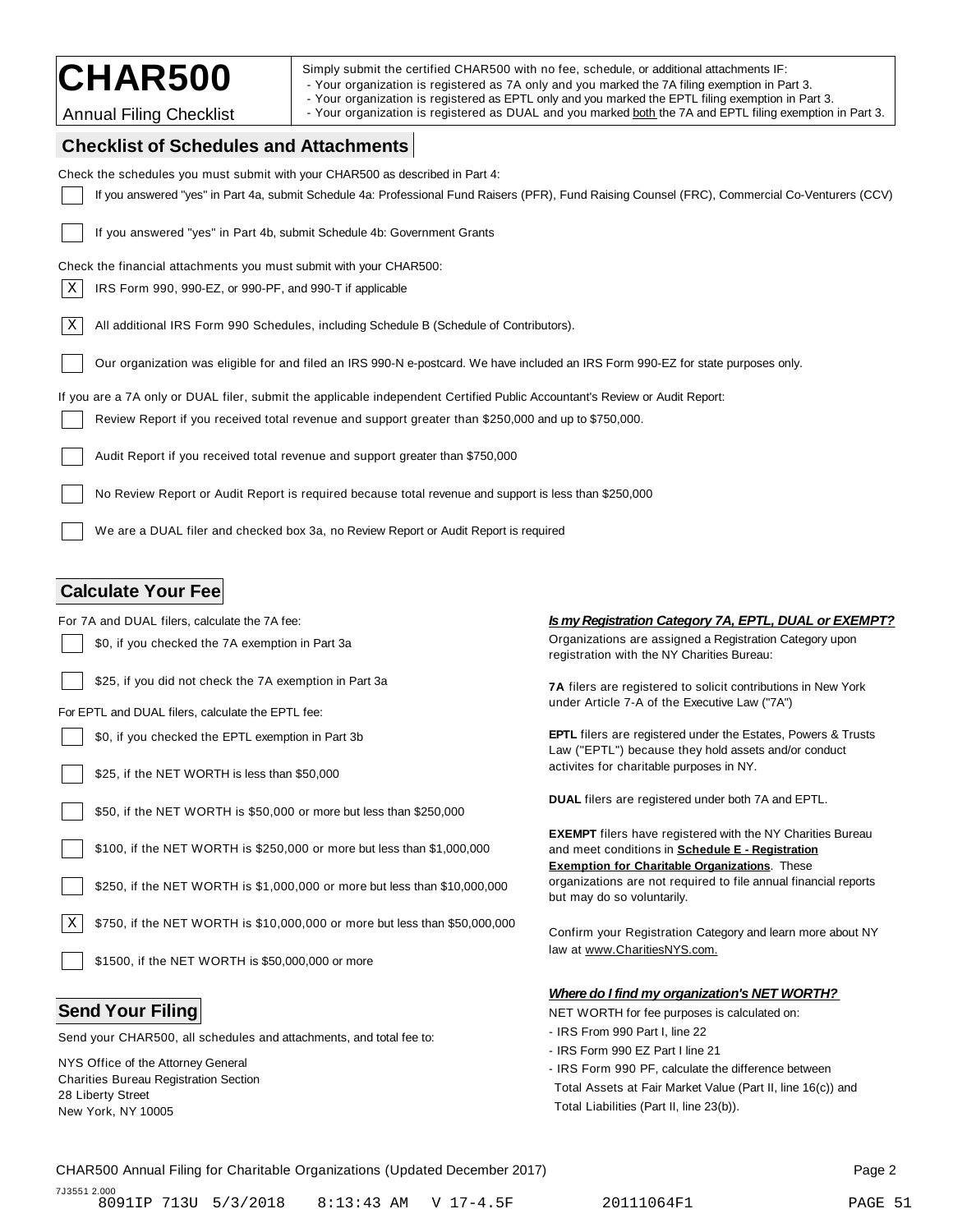# **CHAR500** 2017

#### Schedule 4a: Professional Fund Raisers, Fund Raising Counsels, Commercial Co-Venturers www.CharitiesNYS.com

If you checked the box in question 4a in Part 4 on the CHAR500 Annual Filing for Charitable Organizations, complete this schedule for EACH Professional Fund Raiser (PFR), Fund Raising Counsel (FRC) or Commercial Co-Venturer (CCV) that the organization engaged for fund raising activity in NY State. The PFR or FRC should provide its NY Registration Number to you. Include this schedule with your certified CHAR500 NYS Annual Filing for Charitable Organizations and use additional pages if necessary.

#### **1. Organization Information**

| Name of Organization:    | NY Registration Number: |
|--------------------------|-------------------------|
| CLOUDSPLITTER FOUNDATION | $40 - 66 - 27$          |

#### **2. Professional Fund Raiser, Fund Raising Counsel, Commercial Co-Venturer Information**

| Fund Raising Professional type: | Name of FRP:        | NY Registration Number: |
|---------------------------------|---------------------|-------------------------|
| <b>Professional Fund Raiser</b> |                     |                         |
|                                 | Mailing Address:    | Telephone:              |
| <b>Fund Raising Counsel</b>     |                     |                         |
| <b>Commercial Co-Venturer</b>   | City / State / Zip: |                         |
|                                 |                     |                         |

#### **3. Contract Information**

| Contract Start Date: | l Contract End Date: |
|----------------------|----------------------|
|                      |                      |

### **4. Description of Services**

Services provided by FRP:

### **5. Description of Compensation**

| Compensation arrangement with FRP: | Amount Paid to FRP: |
|------------------------------------|---------------------|
|                                    |                     |
|                                    |                     |
|                                    |                     |
|                                    |                     |

#### **6. Commercial Co-Venturer (CCV) Report**

If services were provided by a CCV, did the CCV provide the charitable organization with the interim or closing report(s) required by Section 173(a) part 3 of the Executive Law Article 7A?  $Yes \mid \text{No}$ 

#### **Definitions**

A **Professional Fund Raiser (PFR)**, in addition to other activities, conducts solicitation of contributions and/or handles the donations (Article 7A, 171-a.4). A **Fund Raising Counsel (FRC)** does not solicit or handle contributions but limits activities to advising or assisting a charitable organization to perform such functions for itself (Article 7A, 171-a.9).

A **Commercial Co-Venturer (CCV)** is an individual or for-profit company that is regularly and primarily engaged in trade or commerce other than raising funds for a charitable organization and who advertises that the purchase or use of goods, services, entertainment or any other thing of value will benefit a charitable organization (Article 7A, 171-a.6).

CHAR500 Schedule 4a: Professional Fund Raisers, Fund Raising Counsels, Commercial Co-Venturers (Updated December 2017) Page 1